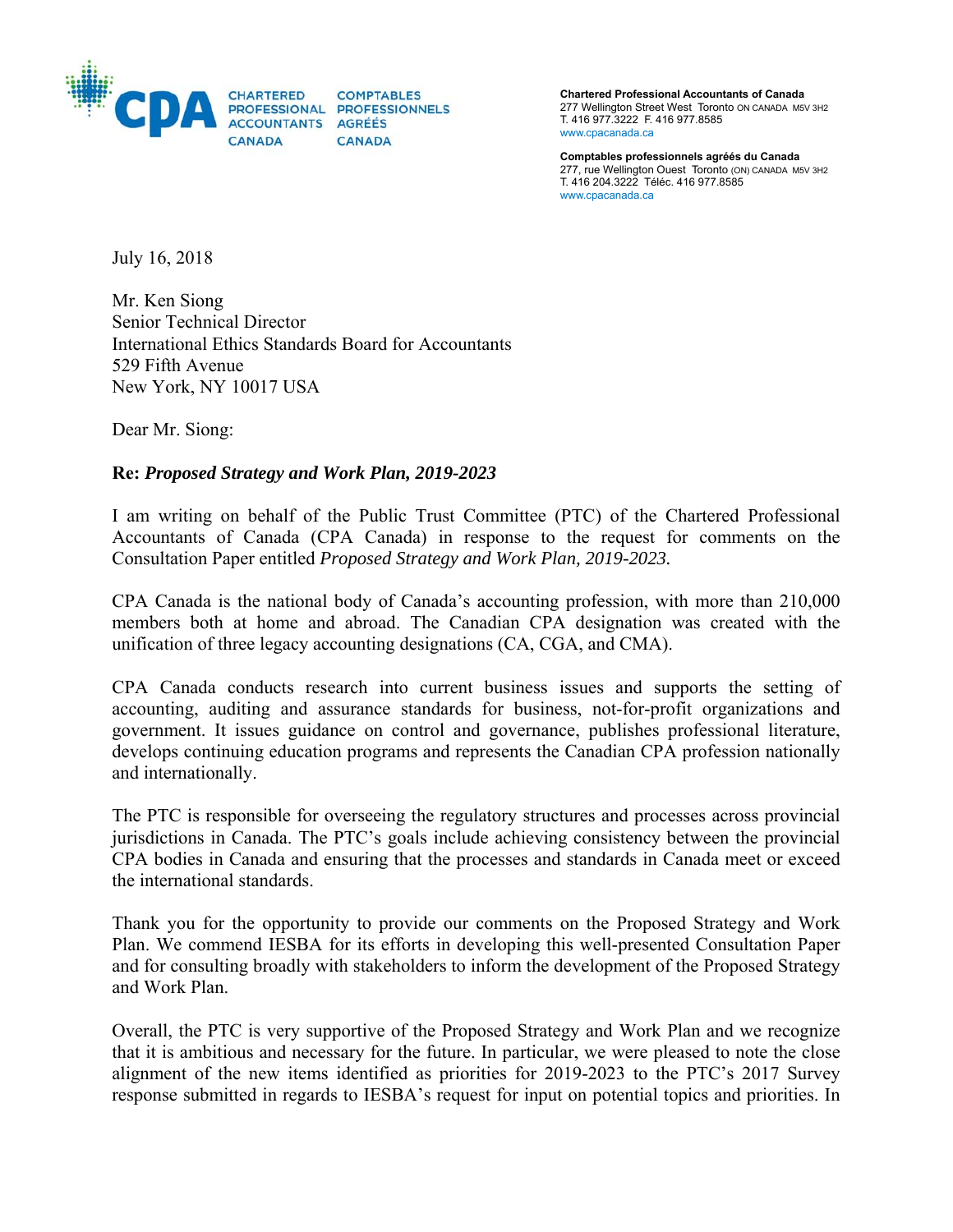developing the Consultation Paper, we appreciate that care has been taken by IESBA to assess the proposed actions as well as to consider overall capacity and resources in addition to recognizing the need for considering emerging issues that may require actions not already contemplated within the Proposed Strategy and Work Plan.

Please find below our responses to the questions identified for input from respondents as outlined in the Consultation Paper:

## *1. Do you agree with the proposed criteria for the IESBA to determine its actions and priorities over the strategy period?*

We generally agree with the proposed criteria for the IESBA to determine its action and priorities over the strategy period. We agree with and support IESBA's intention that the Strategy and Work Plan will be dynamic and that the proposed criteria will be helpful in this regard.

In discussing the themes and criteria for actions and priorities, we noted that adoptability of the Code is a measure of impact and influence. However, we also noted that overall compliance with the Code and its enforceability should also be measures of its impact and influence. Improving enforceability can benefit the public interest and it could also be used to evaluate actions that assist in raising the bar on ethics by supporting public interest outcomes.

## *2. Do you support the actions that have been identified with respect to each strategic theme? If not, please explain why.*

Generally, we agree with the actions that have been identified with respect to each strategic theme. Beyond the specific work stream issues to be worked on, we appreciated the references where coordinating activities will take place with the International Auditing and Assurance Standards Board and noted the on-going efforts that will take place by the Emerging Issues and Outreach Committee.

When discussing the proposed actions as they relate to Trends and Developments in Technology, the PTC reflected upon the significant technology issues that have occurred in business since the 2017 Survey and was pleased that IESBA's working group began its efforts in Q1 2018. The PTC also noted that the challenge in this area will be the pace of change in regards to technology and determining a process by which recommendations made will retain currency into the future.

# *3. Recognizing that this proposed SWP is ambitious, do you believe the IESBA should accelerate or defer any particular work stream(s)? If so, please explain why.*

We noted that fact finding work on the new tax planning and related services stream is proposed to begin in Q2 2019. Given the global issues and interest that have arisen in recent years through tax planning, strategies and structures that are perceived as